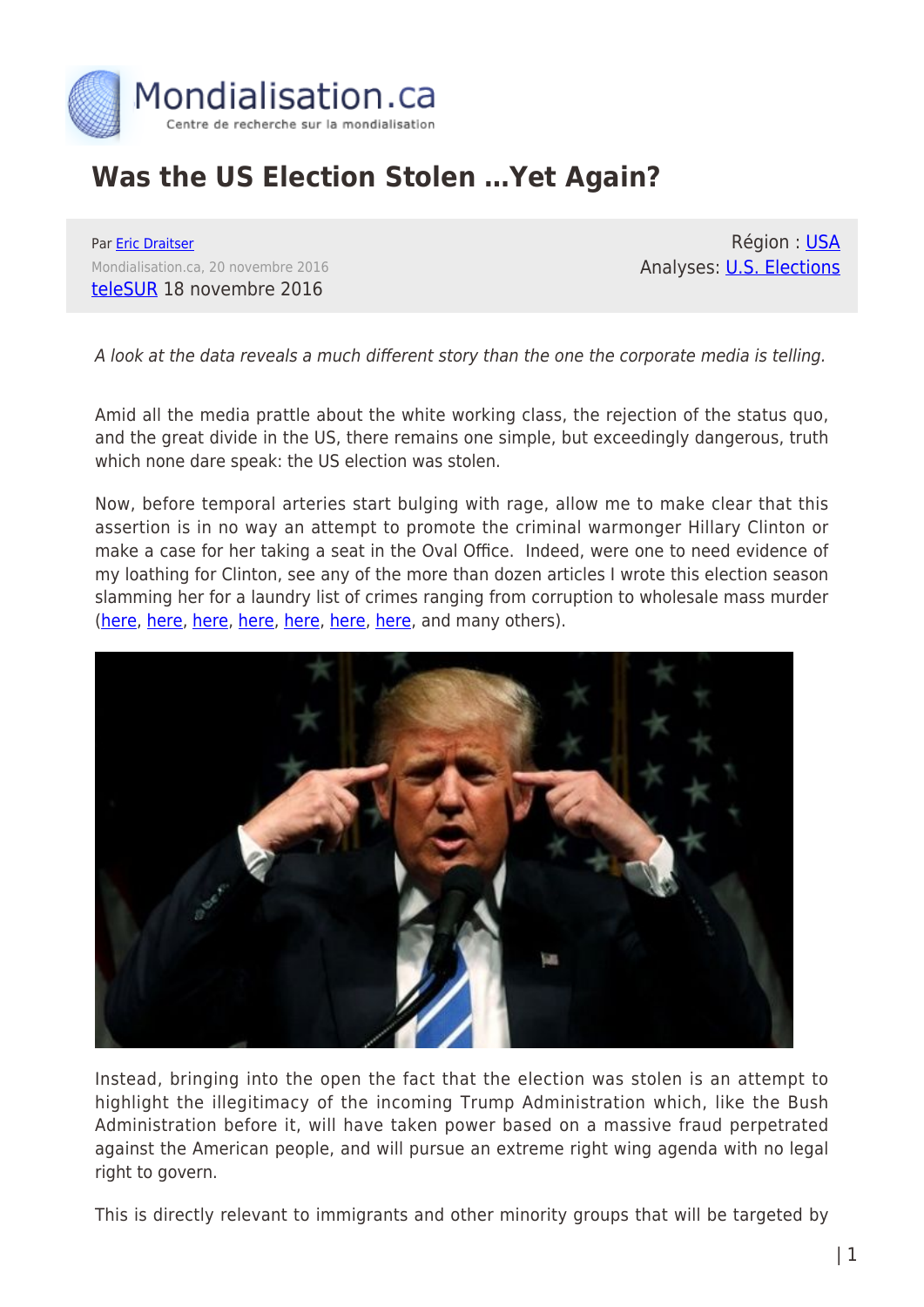Trump who, in recent days, [vowed to deport 2-3 million immigrants,](http://www.cbsnews.com/news/president-elect-trump-says-how-many-immigrants-hell-deport/) many of whom are legal residents. It is directly relevant to the poor who, despite being hoodwinked into following the Mussolini of Midtown, will pay the price for his economic policies which amount to extreme trickle-down economics that make Reagan look like Mother Teresa (Trump's tax plan would give nearly [\\$3 trillion in tax cuts to the top one percent\)](http://www.taxpolicycenter.org/publications/analysis-donald-trumps-revised-tax-plan). It is directly relevant to the entire planet as Trump moves to reinvigorate the [coal](http://www.washingtonexaminer.com/trumps-plan-to-bring-back-coal-country-places-epa-in-crosshairs/article/2607222) and [fracking](http://www.latimes.com/politics/la-fi-trump-fracking-20160922-snap-story.html) industries, two of the dirtiest technologies which will poison the water, pollute the air, and accelerate climate change.

And, on an intangible level, the stealing of the election is relevant because the claim to democracy is, in essence, America's claim to global leadership, to the righteousness of its own hegemony. To call the democratic façade into question is to undermine the very notion of "American Exceptionalism" which both Wall Street parties so ignominiously proselytize as gospel.

The Data Screams Fraud, But No One is Listening

It is interesting to note how many people dismiss the notion of election fraud out of hand, without ever having even scrutinized the data. This sort of blind spurning of the claim of fraud is akin to the scornful rejection of anything labeled as "conspiracy theory." Indeed, this is precisely the argumentation many have used to reject the thesis of a stolen election. But sound analysis and investigation requires an examination of data and facts, not the feelings and emotions so raw in these post-election days. And a look at the data reveals a much different story than the one the corporate media is telling.

Jonathan Simon, author of [CODE RED: Computerized Election Theft and the New American](http://codered2014.com/) [Century](http://codered2014.com/) and co-founder and executive director of Election Defense Alliance, compiles the [exit poll data](http://codered2014.com/wp-content/uploads/2016/11/2016PresidentialExitPoll-VoteCountComparative.pdf) and final vote data for US elections. According to the exit poll data compiled from 28 states where data was available, nearly every single race where there was a discrepancy between exit poll and final vote data went to Trump.

Especially noteworthy are the following states: Ohio (8.5 percent discrepancy), North Carolina (5.9 percent discrepancy), Pennsylvania (5.6 percent discrepancy), Wisconsin (4.9 percent discrepancy), Florida (2.6 percent discrepancy). In these states, each of which was considered essential for Trump to win the election, the discrepancies between exit poll data and final counts were enough to flip the state to Trump. In other words, had the final results roughly approximated the exit poll data, Clinton would have won each of these states (Ohio was essentially tied). Put simply, the variance in the final counts gave the election to Trump.

With that in mind, consider the fact that exit polls are by far the most reliable barometer of election outcomes because, unlike predictive polling, they measure what has already happened – a vote cast a minute earlier – rather than voter opinions about what they will do in the future. And while there has long been a [corporate media campaign to discredit exit](https://www.thenation.com/article/reminder-exit-poll-conspiracy-theories-are-totally-baseless/) [polling](https://www.thenation.com/article/reminder-exit-poll-conspiracy-theories-are-totally-baseless/) as inaccurate and invalid as a measure of election results, this baseless assertion is at odds with many experts whose PhDs and experience with polling and election integrity issues certainly carry more weight than the ravings of mainstream liberal media hacks.

And of course, if exit poll data were so wildly inaccurate, perhaps then the US Government should answer for why it uses precisely such data to verify and validate elections in the developing world. As attorney and professor of political science, Bob Fitrakis, astutely noted in an [interview](https://store.counterpunch.org/bob-fitrakis-episode-61/) with CounterPunch Radio, "If this election occurred outside the United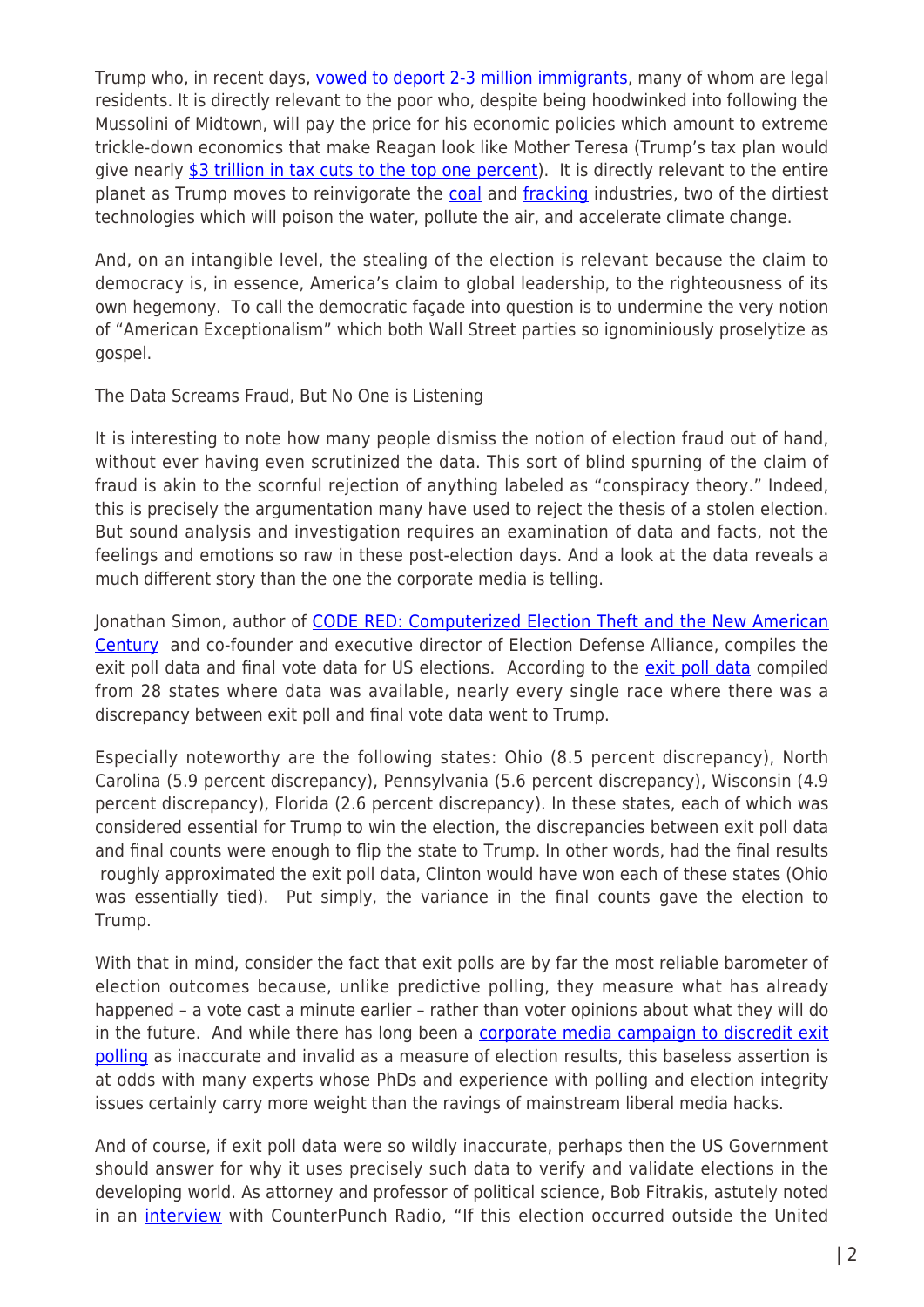States, our government would not recognize it as legitimate." Indeed, considering the enormous discrepancies between the exit polls and final vote counts, had this election been in Latin America or the Middle East, the State Department would not accept the results, thereby resulting in a political crisis. And yet, not a peep here in the U.S. Why?

When one researches the issue of exit polling and its reliability as a measure of final vote counts, one often encounters interviews with Joe Lenski, executive vice president of Edison Research, the company contracted by major media outlets to conduct exit polling on US elections. Leaving aside the obviously biased nature of the source – a real journalist would not simply rely on the word of energy company executives in a story about the negative environmental impact of fracking – one must carefully scrutinize exactly what Lenski says.

For example, in an interview after the New York primaries (they too showed a statistically improbable discrepancy in exit polls versus final vote counts in favor of Hillary Clinton against Bernie Sanders), Lenski [stated](https://www.rawstory.com/2016/04/on-tim-robbins-election-fraud-and-how-nonsense-spreads-around-the-internet/), "In emerging democracies ... the exit polls are designed specifically to catch any manipulations of the vote count, and also to bring some transparency so voters can trust the vote count." Interesting indeed.

And yet, when discussing U.S. elections, Lenski conveniently explains "[our polls are] just not designed for that type of precision. They're surveys, and like any other survey, they have a margin of error. The precision that a lot of these people are talking about just doesn't exist with our polls."

Perhaps Mr. Lenski should elaborate on why Edison exit polls "catch manipulations" in foreign countries, but simply cannot do so in the US? It's unlikely Lenski would be able to answer the question truthfully because in doing so he'd reveal that this assertion is based on political considerations and complexities rather than methodological ones. Perhaps Lenski could also explain why he invokes the "margin of error" argument when he knows perfectly well that the results in Ohio, North Carolina, Pennsylvania, Wisconsin, and Florida are well beyond the margin of error. Is this deliberate obfuscation? It certainly seems that way.

And then, of course, there's the burning question of why exit poll data is "adjusted" ex post facto. In other words, Edison massages its exit poll data once the official vote counts have been released to align the exit poll numbers with the electronic vote totals. Naturally, this should rightly not be called an exit poll as it is simply not a poll, but rather a final number calculated in a totally opaque, and blatantly dishonest way.

And isn't it interesting that Edison's Leski, and the corporate media McCarthyites who vigorously denounce any questioning of US election results as "conspiracy theory," seem to not pay attention to any of the experts who assert that exit polls are, in fact, the most reliable method of detecting electoral fraud short of complete audits which are impossible in the US given the private and proprietary nature of the voting machines.

Maybe these sniveling media ghouls should take a look at Eric Bjornlund and Glenn Cowan's critical report [Vote Count Verification: A User's Guide for Funders, Implementers, and](https://www.mondialisation.ca/about:blank) [Stakeholders](https://www.mondialisation.ca/about:blank) prepared for Democracy International. In the report, Bjornlund and Cowan correctly state that, "Exit polls have long been employed in developed countries to quickly predict the outcome of elections. If conducted in countries with a history of democratic elections and in which citizens have reasonable confidence in their own safety and security, then well-designed exit polls can serve as an effective method for projecting election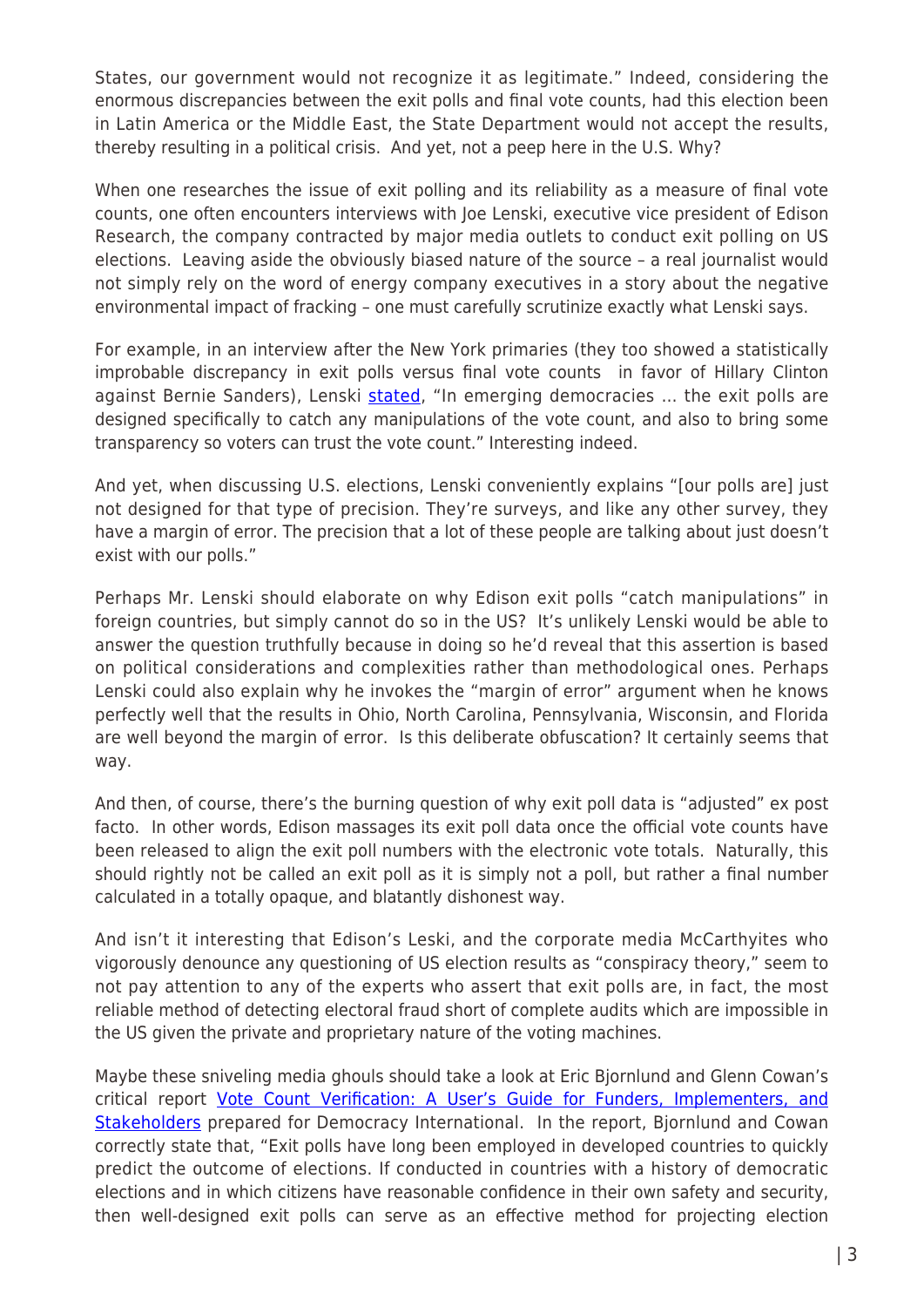results."

And despite Lenski's protestations that exit poll data become "more complete" as time goes on, the reality is that the opposite is true: exit polls are most reliable when unaltered and in the short time during and immediately after polls close. As Alan Gilbert, professor of International Studies correctly [noted](http://www.3ammagazine.com/3am/joe-lenski-and-why-initial-exit-polls-are-a-test-for-fair-elections-in-the-usa/):

In all cases, the exit polls are complete and set a range of fair results, once the pollers have spoken with randomly selected voters and the polls close. In their place, Edison wrongly substitutes machine "results," often without a paper trail, and…often with sloppy arithmetic. What Edison and the media consortium do is not exit polling as a test; instead, what is [sic] misnames "polling" is a manipulation by officials to sanctify machine "results."

Are Bjornlund, Cowan, Fitrakis, and many other experts unafraid to tell the truth rightly point out, exit polls are indeed the most accurate method of determining election integrity. And, without any means of effectively auditing the results of U.S. elections, exit polls remain the ONLY method.

What Does This Mean and What Do We Do?

First and foremost, it should be made clear that the electoral fraud that has taken place MUST NOT be used as a vehicle for attempting to remove Trump from the presidency or for installing Hillary Clinton. She too benefited from massive electoral fraud in the primaries and is as implicated as anyone else in this criminal endeavor. And despite the weeping and wailing from liberal Democratic Party loyalists - I throw up a little just typing that phrase -Clinton is just as illegitimate as Trump.

Instead, the people of the United States need to use this information to achieve five important goals that would go a long way to (sorry Donald) actually making America great. These include:

- 1. Opposing the illegitimate Trump Administration and undermining its attempts to impose its extreme right wing agenda. Proving that the presidency was, yet again, stolen for the Republican would provide an important foundation for organizing and mobilizing against the regime. Moreover, in a perfect world, it would provide a legal framework for nullifying presidential actions on things like immigration, energy policy, etc.
- 2. Providing a basis for a full investigation and auditing of the entire infrastructure of U.S. elections, from the voting machines to the rampant voter suppression and much more. Such an investigation should also target the individuals in charge of the companies manufacturing and "servicing" the voting machines in the U.S. Just the mere possibility of being arrested and thrown in prison for tampering with elections might have a chilling effect on the small clique that manipulates the results. Moreover, it would expose the level of corruption at the heart of our voting system.
- 3. Nationalization of the voting infrastructure. Proving the election was once again stolen would bolster the argument that it is a threat to democracy to allow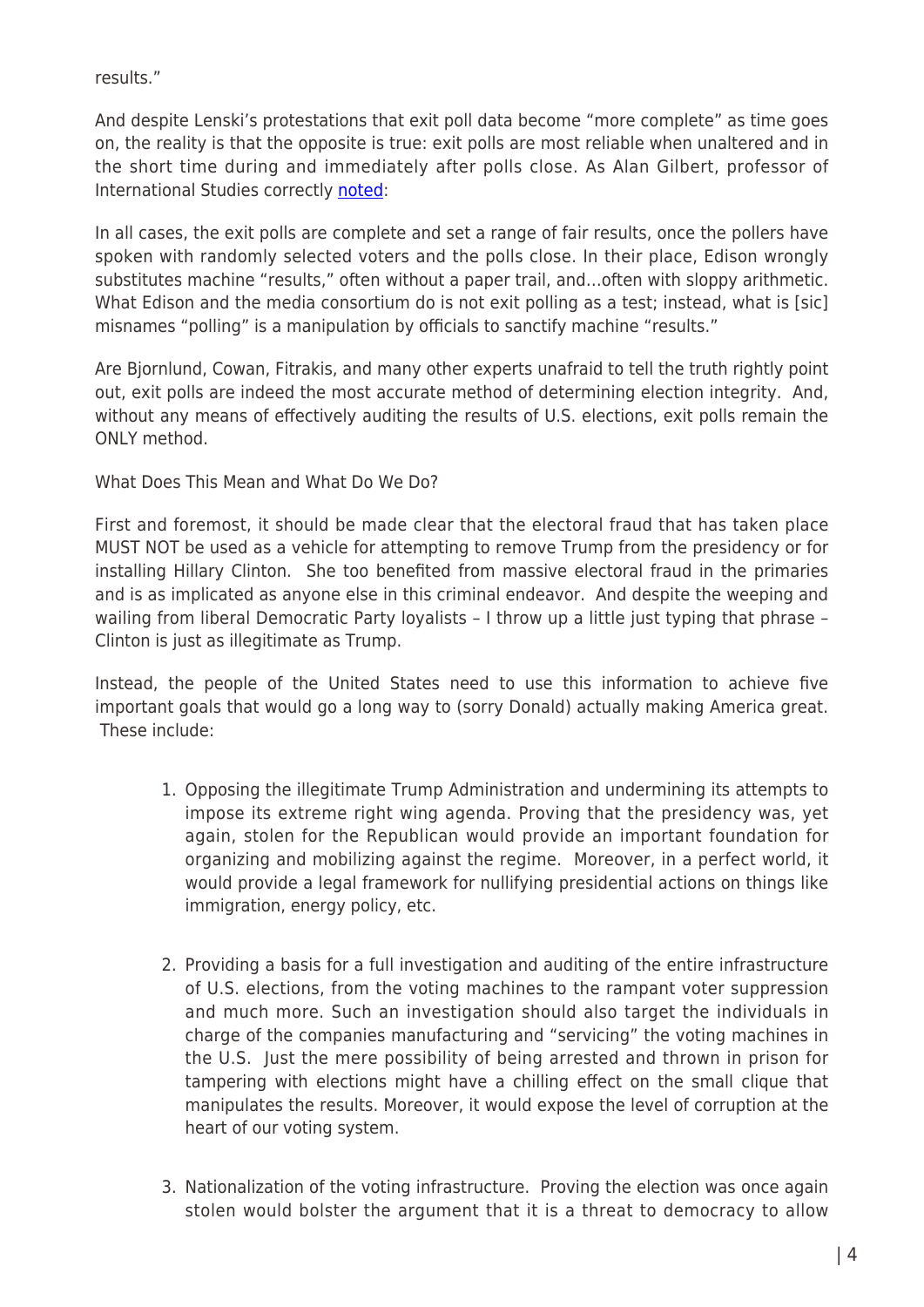private, for-profit companies to be in charge of our voting system. Instead, the system should be in the hands of public officials, with full transparency, including the ability to audit all election results. While not without problems, such a reform would go a long way to eliminating, or at least reducing, the potential for tampering.

- 4. Building progressive political and social movements. Had the Democratic primaries not been rigged in favor of Hillary Clinton, Bernie Sanders would have been the nominee, and in all likelihood, President of the United States. As such, the movement for which he was the figurehead would have grown into a massive progressive political bloc that would fundamentally and irrevocably alter U.S. politics for the better. By removing the obstacle of rigged elections, the true will of the people might finally be heard.
- 5. Bring the United States in line with the rest of the developed world (and much of the developing world) as it relates to elections. As the Electoral Integrity Project's [2015 Year in Elections report](https://sites.google.com/site/electoralintegrityproject4/projects/expert-survey-2/the-year-in-elections-2015) noted, U.S. elections are less transparent, and less democratic, than those in South Africa, Rwanda, Tunisia, Brazil and Argentina. The U.S. system is considered worse than that in the UK, and much worse than Denmark, Sweden, and other European countries. In short, the U.S. has the worst electoral system in the developed world. Perhaps this might also convince millions of Americans that the notion of "spreading democracy around the world" is as hollow and meaningless as when the President-elect says "We're going to make America great, believe me!"

Trump is a fraud, as was Clinton. The point is not to replace one fraud with another, but rather to transform a system that makes fraud into an essential component rather than a rare anomaly. In doing so, we might begin to transform the political system as much as is possible through elections.

I'm the last person in the world to argue that elections are the optimal vehicle for bringing political and social change, only people-centered movements and revolutionary politics can truly do that.

Still, having fair elections certainly wouldn't hurt.

Eric Draitser is an independent geopolitical analyst based in New York City. He is the editor of [StopImperialism.org](http://www.stopimperialism.org/) and host of [CounterPunch Radio](http://store.counterpunch.org/category/counterpunch-radio-podcasts/). You can reach him at ericdraitser@gmail.com.

La source originale de cet article est [teleSUR](http://www.telesurtv.net/english/opinion/Was-the-US-Election-Stolen-...Yet-Again-20161118-0008.html) Copyright © [Eric Draitser,](https://www.mondialisation.ca/author/eric-draitser) [teleSUR,](http://www.telesurtv.net/english/opinion/Was-the-US-Election-Stolen-...Yet-Again-20161118-0008.html) 2016